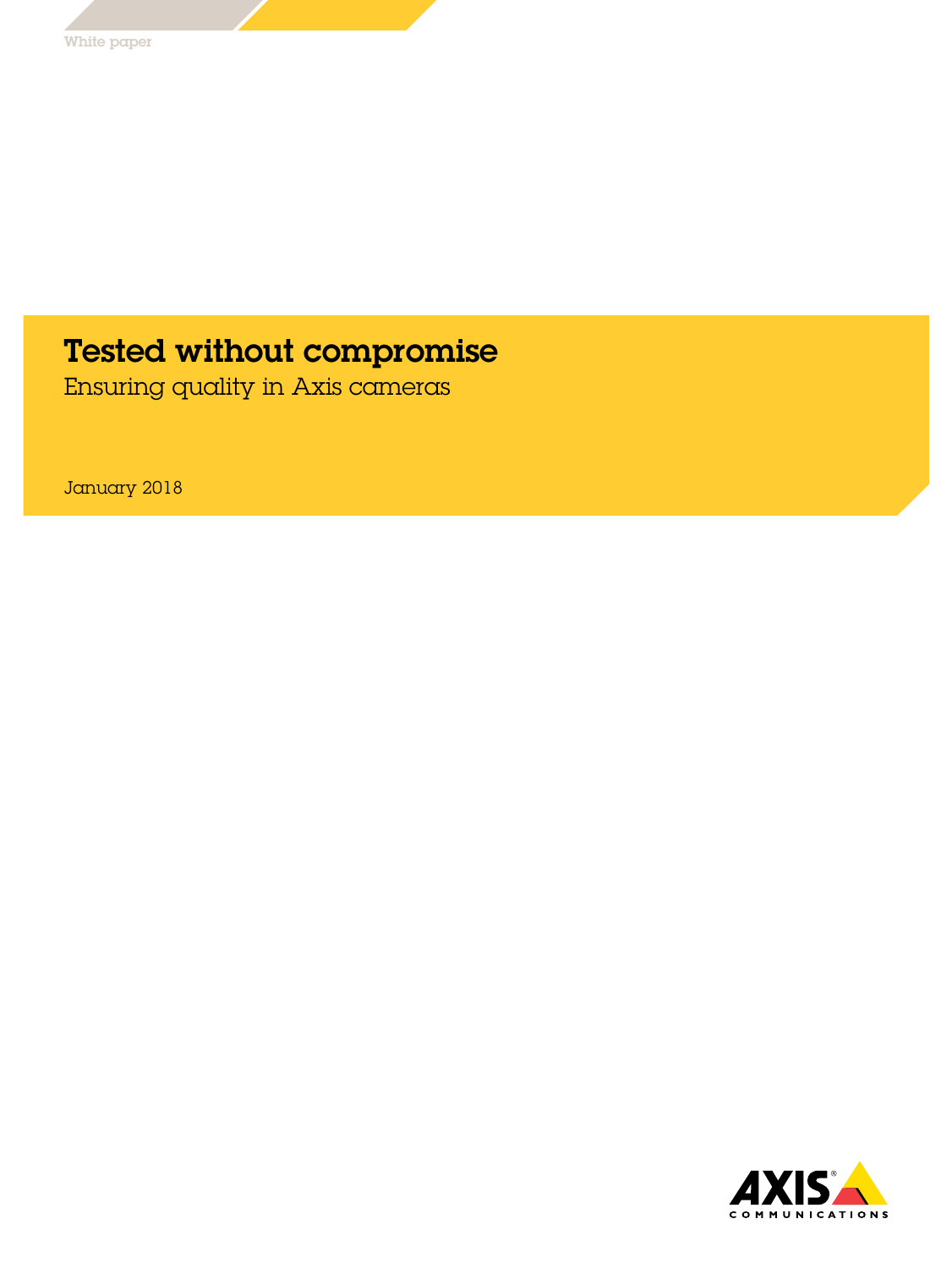# Table of contents

|    | <b>Introduction</b>                    | 3  |
|----|----------------------------------------|----|
|    | 1. Axis quality: real-life experiences | 3  |
| 2. | High-quality design and components     | 4  |
|    | 3. Impact resistance tests             | 4  |
| 4. | Ingress protection tests (IP-tests)    | 5  |
|    | 5. Vibration tests                     | 6  |
|    | 6. Abrasion tests                      | 7  |
|    | 7. Climate tests                       | 8  |
| 8. | <b>Reliability of the firmware</b>     | 10 |
| 9. | <b>Quality tests during production</b> | 10 |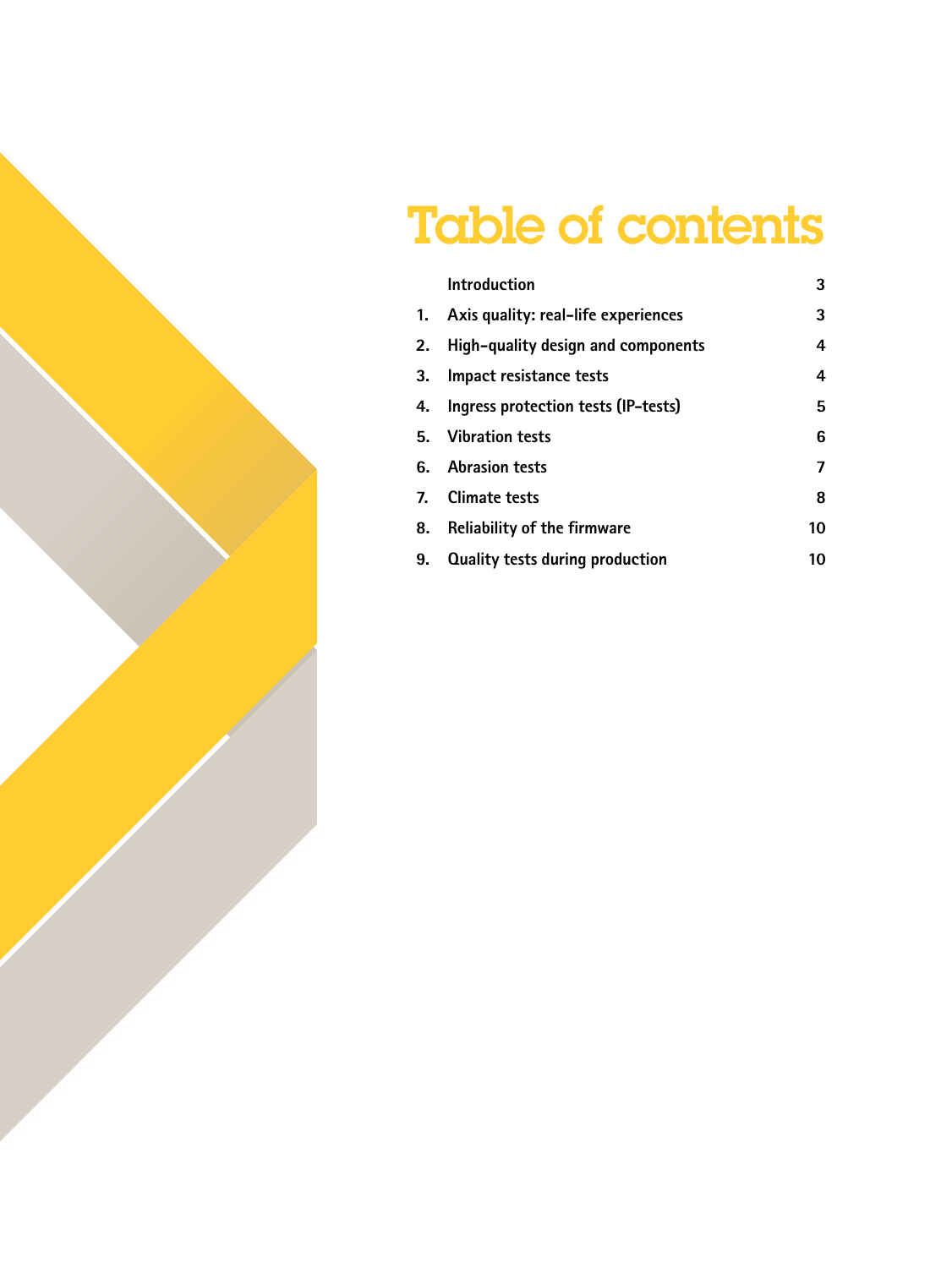## <span id="page-2-0"></span>Introduction

Axis products are designed for reliability. During the development phase, Axis products spend more than one year in a test environment. They are tested for their ability to withstand mechanical wear and tear, water and humidity, vandalism, extreme temperatures, vibration, and more. They are certified against external standards, but Axis testing also goes beyond the required quality approvals.

This document summarizes how the quality of Axis products is ensured by way of thorough and exhaustive testing.



*Figure 1: Various types of Axis network cameras.*

## 1. Axis quality: real-life experiences

It is easy to find active Axis installations that are ten years old or more. This is an indication of the high quality of Axis products, but even more convincing are the many case stories that corroborate the products' reliability and durability. Here are just a few examples:

'The earliest completed part, which has been operating for three years now, has maintained its original reliability and quality. It is very impressive.'

*Mr. Li Zongda, Network Management Engineer of the School of Continuing Education, Taipei, Taiwan.*

'Our blind testing revealed that Axis cameras have a less than a 1% failure rate, compared to cameras from other vendors which generally had a failure rate of between 4% and 5%.' *Ryan Calvert, Chemist Warehouse IT operations manager, Australia.*

'Only IP technology offers the reliability required, along with the possibility of integrating and expanding the system with new networking devices at any time and with ease, without interrupting continuous operation. The ability to connect the installations of several buildings using Internet, allowed remote operation from our central room.'

*Colonel Abdul Rahman Bin Saad Althiab, Director of Security and Protection, King Fahd Security College, Riyadh, Kingdom of Saudi Arabia.*

'In a very short time and at a nominal cost we were able to equip the new cable cars with a video surveillance system which has proved from the outset to be extremely efficient and reliable. Thanks to Axis and its partner Itel di Locatelli, we are able to offer our guests safety and tranquility when traveling for work and pleasure.'

*Karin Tscholl, Cable Car Merano 2000, Merano, Italy.*

'Before, we had a completely decentralized system that needed frequent maintenance. Now, we have a solution with a monitoring center, cameras that work perfectly, and results that enhance not only our surveillance capacity, but also our store operations. Our Distribution Center manager tells me repeatedly that we've achieved more during the first six months with Axis than we did over six years with the previous solution.'

*Jesaias Arruda, Head of Support Division, Bemol, Manaus, Brazil.*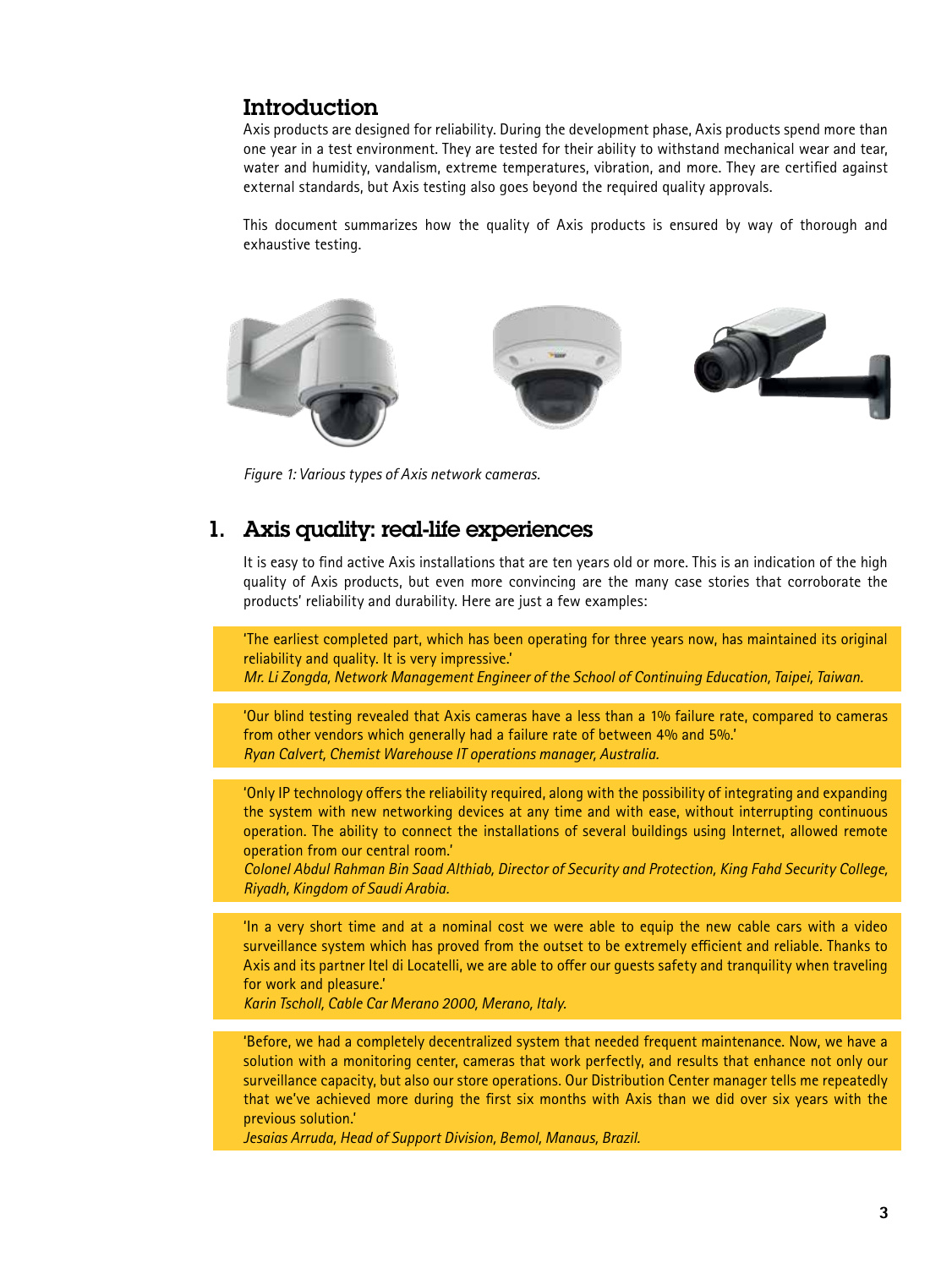<span id="page-3-0"></span>'When selecting cameras, the client tested multiple models from several manufacturers. The key selection criteria were camera reliability and image quality. As a result, the client decided on Axis products, which did the best job of solving the set tasks and meeting the company's needs, in terms of both camera product range and camera quality.'

*Alexander Denezhko, Fort Dialogue, Bashkiria, Russian Federation.*

## 2. High-quality design and components

The quality work at Axis starts during the design phase. The right sensor and components are chosen to ensure passive cooling. It conducts heat away from the sensor, resulting in less visible noise and better image resolution, without the use of any fans or other sensitive moving parts. Furthermore, circuit boards are always enclosed in a casing for protection against physical and weather damage and electrostatic discharge. Cables and connectors included in the cameras are shielded to withstand electrical surges and induction from surrounding power cables.

Not only details affect quality – the combination of details in the product as a whole is equally important. Consider the camera lens as an example: many vendors sell security cameras without a lens, leaving it to the customer to try to find the most suitable one. Today the market offers an abundance of lenses and cameras with a wide variety of resolutions and image enhancement technologies, which makes it quite a challenge to match the right camera with the right lens. Axis cameras, on the other hand, are always sold together with a lens which is optimized to the sensor and chassis of the camera by means of Axis proprietary system of active alignment.

#### 3. Impact resistance tests

Many security cameras are placed in environments where they are subjected to various kinds of impact. The most obvious example is vandalism and other physical attacks on the camera, but it can also be branches and debris blowing at the camera on a windy day, or birds or animals resting or climbing on the camera. Another example is the human factor: even an experienced installer can occasionally drop a camera on the ground.

Impact-proof tests are performed according to European standard (EN) and International Electrotechnical Commission (IEC) standard EN/IEC 62262. The IK rating of the standard specifies to what extent an enclosure protects its contents from external impact. The tests are used to demonstrate an acceptable level of robustness when assessing the safety of a product and are primarily intended for testing electrotechnical items. Since the IK test is designed to test the protection of the inner parts of a product, it is more correct to call it a robustness test instead of an impact-proof test. According to EN/IEC 62262, IK10 tests should be performed as follows: 'Each exposed surface of the product should be hit five times, evenly distributed over the surface. In no case shall more than three impacts be applied in the surroundings (area) of the same point of the product'.

Axis quality testing goes beyond the standard, defining a higher level of protection. According to Axis criteria every exposed surface should be hit five times, with a total of up to 30 hits from different planes. A standard IEC probe, with a mass of between 0.25 kg (0.55 lb) and 10 kg (22 lb), is selected for use according to the IK rating. Axis products are tested using the vertical hammer method and, according to Axis criteria, the impact points are selected among the weakest points of the camera. This test, which by Axis is referred to as IK10+, is an important distinction, since the standard itself does not define that the product needs to be tested at its weakest points. It is quite possible for a manufacturer to choose the strongest points of the camera when testing for IK10, leading to a successful test result, but possibly to a less robust product.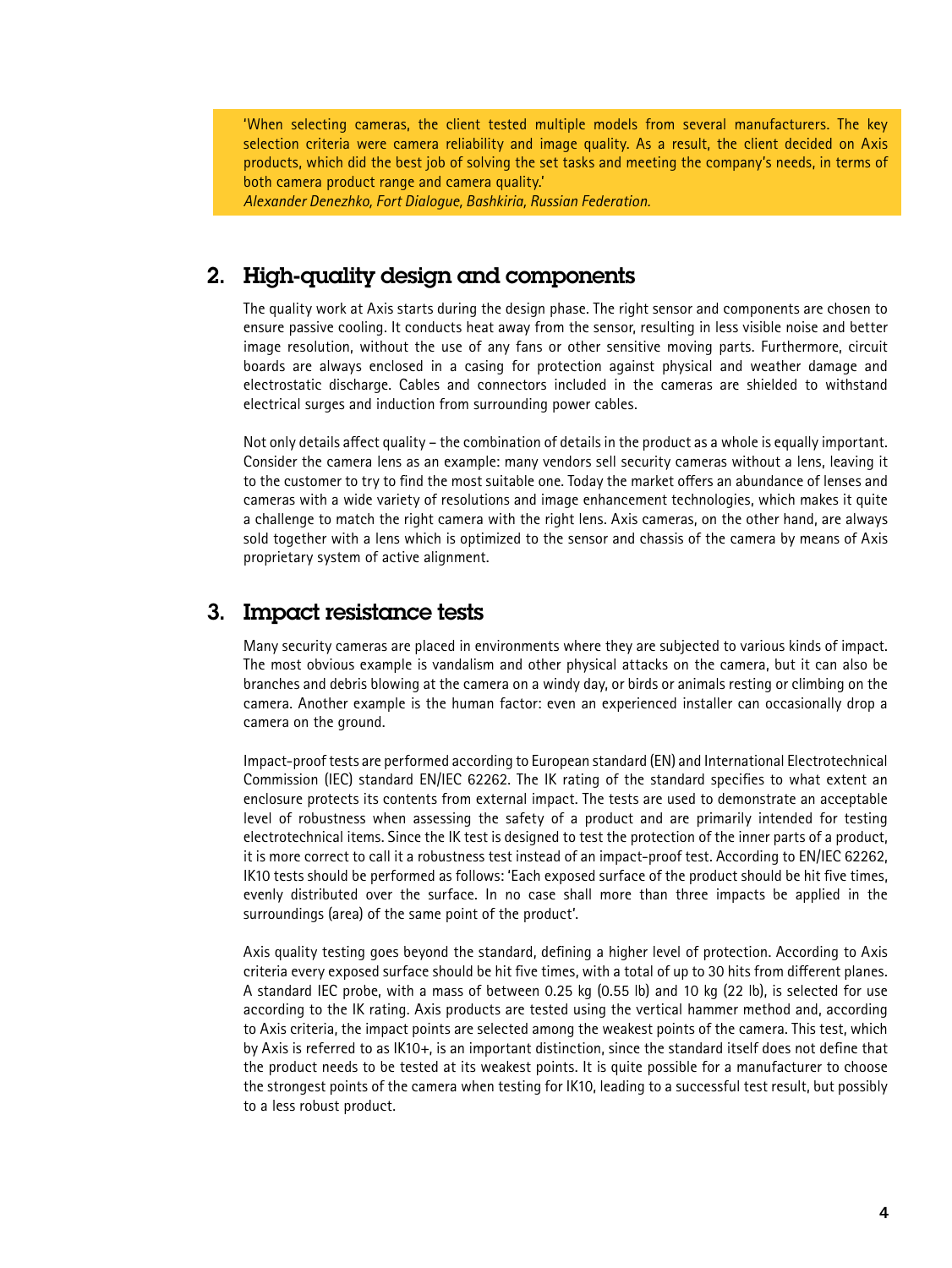<span id="page-4-0"></span>

*Figure 2: Impact-proof test of a camera.*

After the test, the camera should still meet the stated IP rating, meaning that the camera retains its water and dust resistance even after being severely impacted from many angles (see Section 4, Ingress protection tests, for more information on IP tests). There should not be any permanent deviations inside the enclosure that affect the function of the product, nor should any internal components have failed or deteriorated. Again, this is an important aspect, since standard tests such as IK and IP do not demand that they should be applied in combination. A manufacturer can test their product for IK and IP separately and in this way meet the requirements. However, in a real-life situation, the product that has been subjected to impact, such as vandalism, could then lose its water resistance and cease to function during the next rainfall.

Axis cameras are designed based on lessons learned from previous tests, coupled with the latest technology. Impact testing is performed on prototypes to ensure supplier quality control and structural integrity. A high-speed camera is often used during prototype testing to analyze dome deformation and behavior.

## 4. Ingress protection tests (IP tests)

The elements can have a powerful effect on camera operability. Water can penetrate cameras that are exposed to rain, which can impair the way they function. In severe cases, cameras exposed to water can fail and expose the public to potential electrical hazards. Cameras mounted at construction sites, mining operations, transportation systems and similar environments are subjected to high levels of dust and particles in the air. The dust can impair image quality or render a camera inoperable. Axis cameras are tested for both dust and water resistance.

Regarding the ingress protection of a product, Axis uses the IEC/EN 60529 standard that specifies IPclassification (IPXY) where 'X' is a number between 0 and 6, and 'Y' is a number between 0 and 8. The first digit indicates the degree of protection against the intrusion of solid objects, such as dust, and the second one against water. IP tests should be performed both before and after the impact test.

For IP66, the IP class of most Axis outdoor cameras, the procedure consists of two tests. During the first one, the camera is placed in a dust chamber and subjected to extremely high levels of fine grain talc, at an underpressure of 20 mbar (15 mmHg, 0.29 psi), for a period of 2 hours. The dust level is high enough to present a severe health risk to anyone exposed to it for a prolonged period of time. It is a good indicator of the housing integrity of a camera and the quality of its sealing gaskets.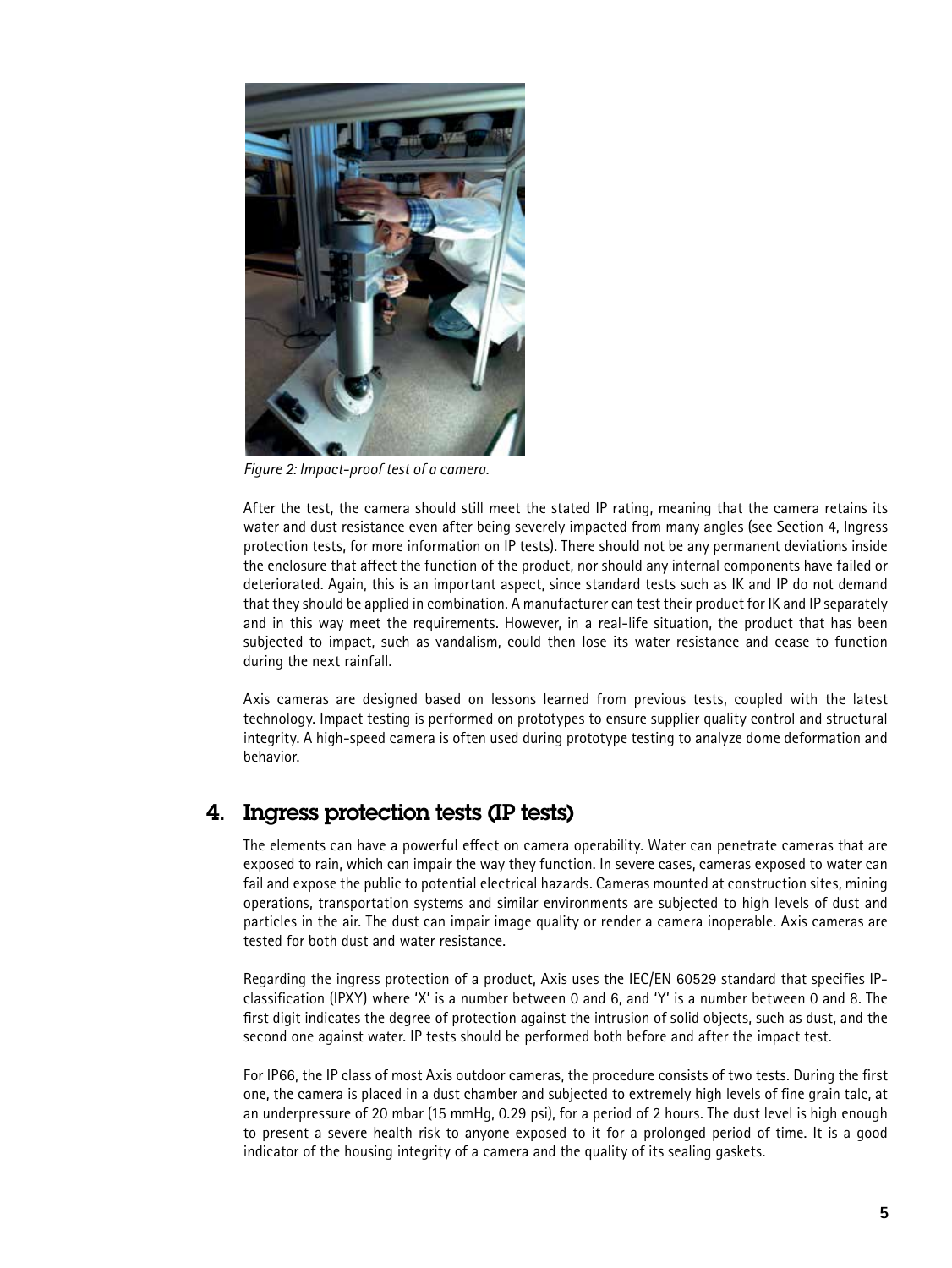<span id="page-5-0"></span>During the next test, the camera is exposed to a high pressure water stream with a flow rate of 100 l/ minute (26 gallons/minute) onto the camera from 2.5-3 m (8ft 2 in-9ft 10in) away. Following the test, the camera is opened and inspected for water ingress with special attention paid to its sealing gaskets. Its functionality is also thoroughly checked.



*Figure 3: Left: Water-proof test of a camera, right: Dust lab.*

## 5. Vibration tests

A camera can be subjected to vibrations from many sources. A camera sitting by a server room, a camera in a factory, or a camera mounted on a vehicle or shipped to a customer can undergo regular vibrations. Over time, vibration can cause a change in key camera functionalities, such as focus or mechanical properties. The ability to keep focus under low level vibrations is critical for the image quality of any camera. Excessive vibration can also wear down screws and other components, leading to permanent damage and camera failure.

Axis cameras undergo three types of vibration tests: vibration robustness tests, vibration performance, and shipment tests. Robustness tests check how a product works after being subjected to vibration and shock, and performance tests check image stability during vibrations. Shipment tests evaluate whether a product will function properly after transport.

#### **5.1 Robustness test**

Axis robustness tests determine that the product and its materials are robust, to ensure better protection against vandalism or accidents.

Most products are tested for vibration according to IEC 60068-2-6 and shock according to IEC 60068- 2-27. The total number of oscillations in the vibration test, for a typical outdoor product, exceeds 1 million. In the shock test for a typical outdoor product, the camera is subjected to 600 shocks at 15 G. Following the tests, the camera is closely examined for loose screws, mechanical defects, material failure and other key mechanical properties.

The complete camera is always tested, not just its parts, in order to ensure that the camera can still deliver a perfect image after each test. After the camera has been subjected to the robustness test, there should not be any permanent defocusing or functional problems. The camera should always be able to refocus through its software and hardware.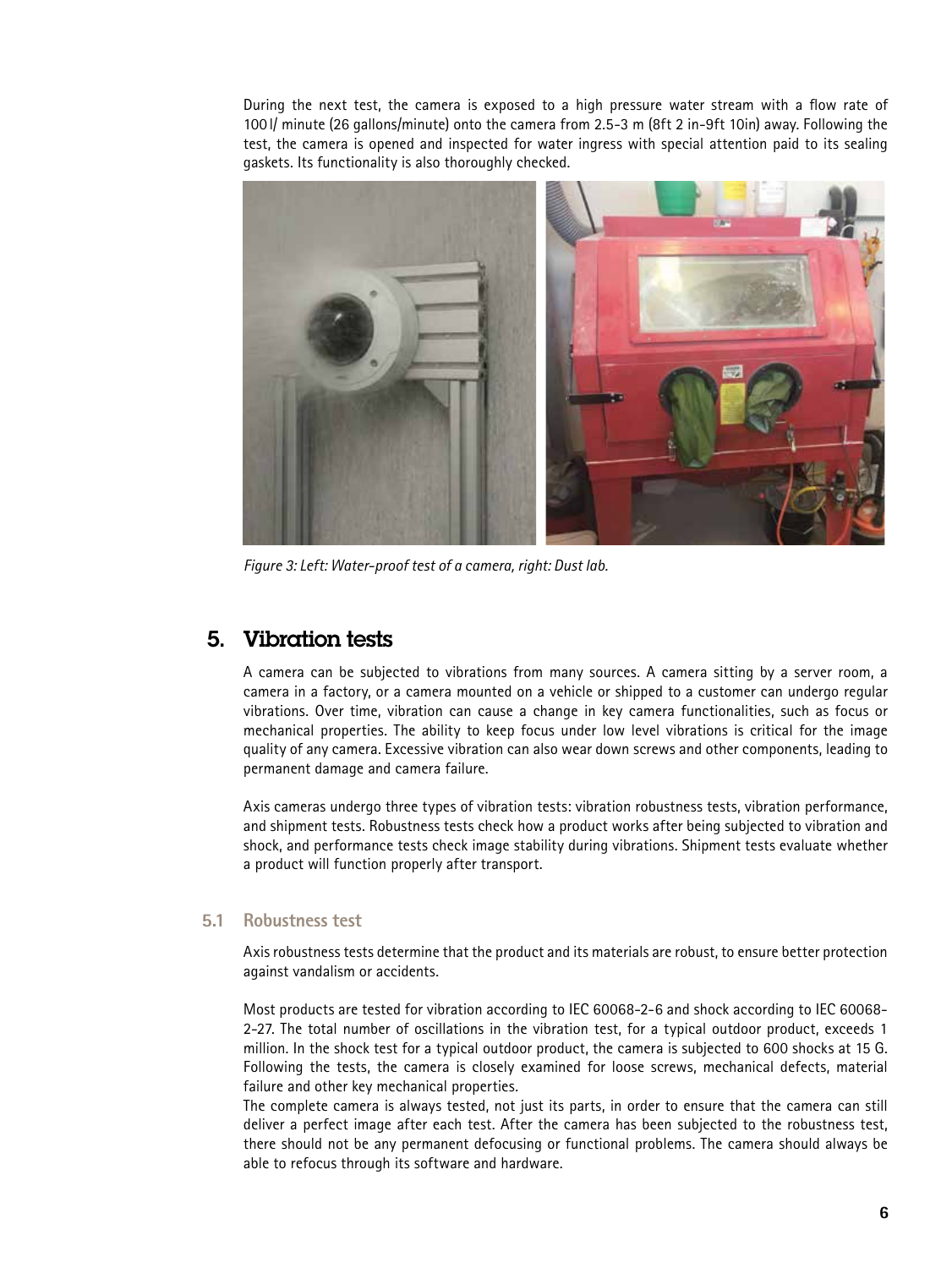#### <span id="page-6-0"></span>**5.2 Performance test**

In order to ascertain good image stability during vibrations, Axis has developed far-reaching tests, going beyond the standards to gauge the performance of a camera during operation, such as the image stability of a PTZ camera undergoing low level vibrations.

#### **5.3 Shipment tests**

Shipment tests are performed to ensure that a camera will arrive fully functioning at the customer's site. The vibrations of the camera inside the box are measured. As the size of cameras and lenses increases, such tests are more and more important.

Shipment tests are run on packages to determine the integrity of the packaging and its ability to protect the product. A camera, in its packaging, is placed on a platform. It is then subjected to a random vibration profile that replicates a bouncing truck on a poor-quality road. A typical test simulates thousands of miles travelled by road and air.



*Figure 4: Equipment used for the shipment test.*

The purpose of the experimental test development is to measure qualities not defined in standards and that are of special interest to a project. Experiments have been developed to test the stability of an image undergoing vibrations, to test the accuracy of a camera when restored to default values, and to check at what level a PTZ camera will fail during shock vibrations. A test has even been developed to determine how smooth the pan of a new camera is compared to an old one.

## 6. Abrasion tests

Abrasion tests, according to the ISO 11998 standard, are performed in a lab to check whether the surfaces protecting the lens, such as polycarbonate windows or domes, are resistant to abrasive materials.

The samples are scrubbed with an abrasive cleaning pad and soap water with a predetermined pressure against the tested surface. Each sample is subjected to 100 cycles. After the test, the product should still function properly, with maintained image quality. It should also be esthetically pleasing.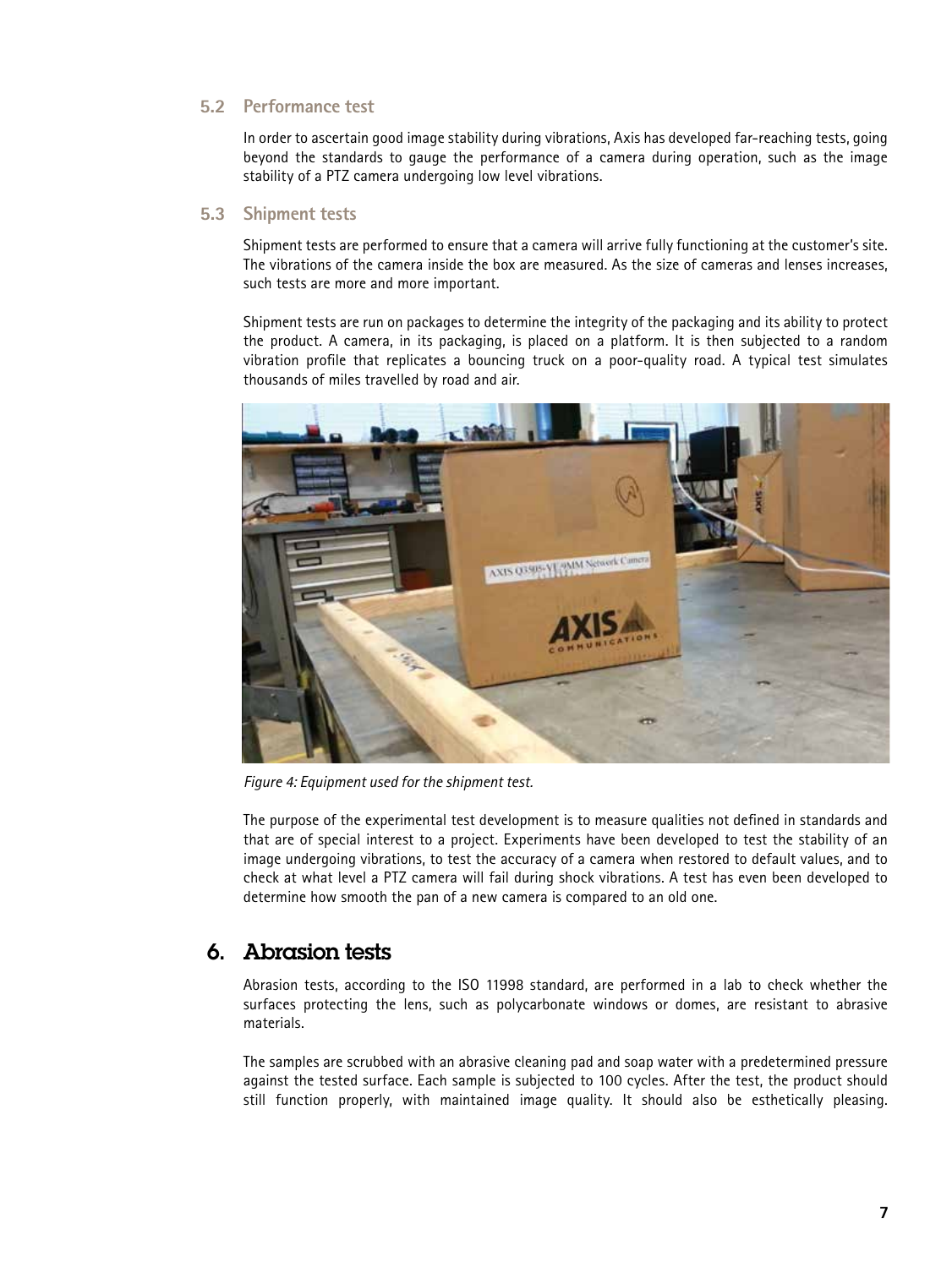## <span id="page-7-0"></span>7. Climate tests

Security cameras are used all over the world in indoor as well as outdoor environments. They are exposed to enormous variations in temperature – from the searing heat of the Middle East to the icy cold of Alaska. In addition, cameras are often mounted on top of poles or buildings, exposing them to extreme wind and sunlight. Consequently, temperature resistance is a critical aspect of any security camera.

High or low temperatures can cause components to fail or freeze. Prolonged exposure to even moderately high temperatures reduces the lifespan of equipment. Humidity can cause component damage, but can also cause condensation on the inside of the camera dome in warmer temperatures, and frost in cooler ones.

Ensuring that Axis cameras work reliably in extreme climate conditions is a critical issue during design and production. Datasheets specify a maximum and minimum operating temperature, as well as a startup temperature. To make sure that all products fulfill the defined values, extensive climate testing is performed, both in labs and at live sites. Long-term tests, where cameras are subjected to extreme temperature and climate conditions, are performed in Sweden, United Arab Emirates and Russian Federation.

#### **7.1 Lab tests (low and high temperature tests)**

Temperature tests in labs are performed in climate chambers, where all types of temperatures and climates can be simulated. Tests are made with an interval margin of  $\pm$ 15 °C ( $\pm$ 27 °F) at either end of the operational temperature range. The humidity range spans from 0 to 100%.



*Figure 5: Temperature test in a climate chamber.*

Components as well as complete products are tested. All components have a margin of at least 5 °C (9 °F) to product specifications. Image quality tests are made in different temperatures to ensure image quality across the entire operating temperature range. In addition, condensation performance tests are made to ensure that fog does not build up in front of the lens inside the dome in high humidity environments.

#### **Low temperature test**

Axis cameras are guaranteed to start at the camera startup temperature stated in the datasheets, and the cold condition temperature is the most critical one. However, the minimum operating temperature can be lower than the startup temperature once the camera has started.

#### **High temperature test**

Axis cameras are designed to keep the noise level at a minimum to guarantee the required image quality. The design is highly focused on heat dissipation. Even in low light conditions, Axis cameras keep down the visible noise, thanks to their passive sensor cooling system.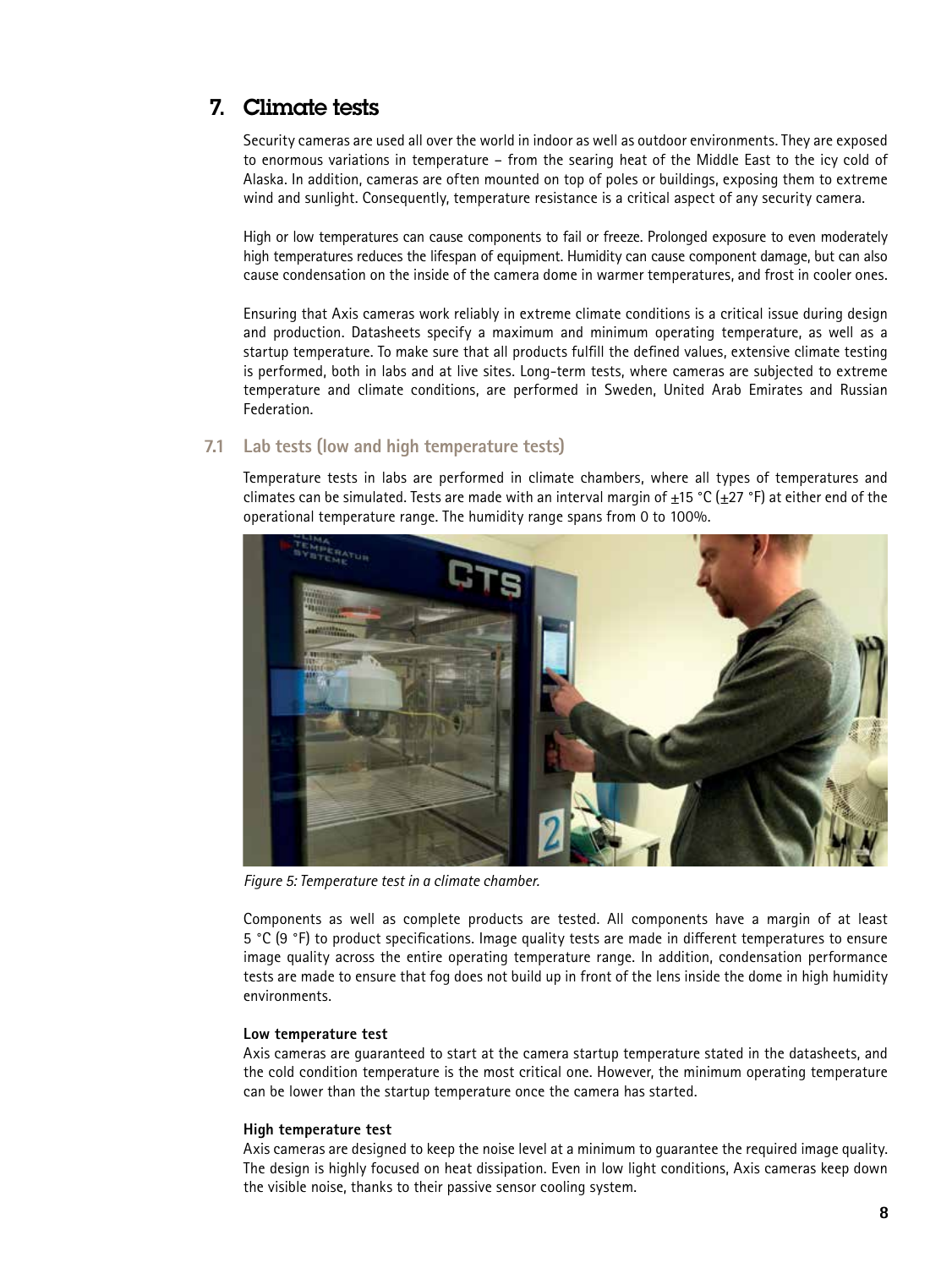#### **7.2 Live sites**

In addition to extensive lab tests, Axis products undergo live site tests for observation of long-term effects in real environments. The results give reliable data about condensation, corrosion, and mechanical and cosmetic defects of the tested products. Climate data, from a weather station mounted next to the products, is saved and analyses are conducted on all environmental parameters that the products are subjected to. The cameras are monitored round-the-clock for more than five years (44,000 hours).

Live site tests are performed in varying locations and climate zones all over the world: Lund in Sweden, Novosibirsk in Russian Federation, and Dubai in United Arab Emirates. The table below indicates the temperature and humidity ranges for the test locations, both during summer and winter.

| Live site          | Temp.<br>summer                     | Humidity<br>summer<br>[%RH] | Temp. winter                          | Humidity<br>winter<br>[%RH] |
|--------------------|-------------------------------------|-----------------------------|---------------------------------------|-----------------------------|
| <b>Novosibirsk</b> | 10 °C to 35 °C.<br>(50 °F to 95 °F) | 25 to 95                    | $-40$ °C to 0 °C<br>(-40 °F to 32 °F) | 60 to 95                    |
| Dubai              | 25 °C to 50 °C<br>(77 °F to 122 °F) | 15 to 90                    | 15 °C to 25 °C<br>(59 °F to 77 °F)    | 45 to 65                    |
| Lund               | 12 °C to 32 °C<br>(54 °F to 90 °F)  | 25 to 100                   | $-15$ °C to 5 °C<br>(5 °F to 41 °F)   | 70 to 100                   |



*Figure 6: Axis test camera installed on site in Novosibirsk.*



*Figure 7: Axis test camera installed on site in Dubai.*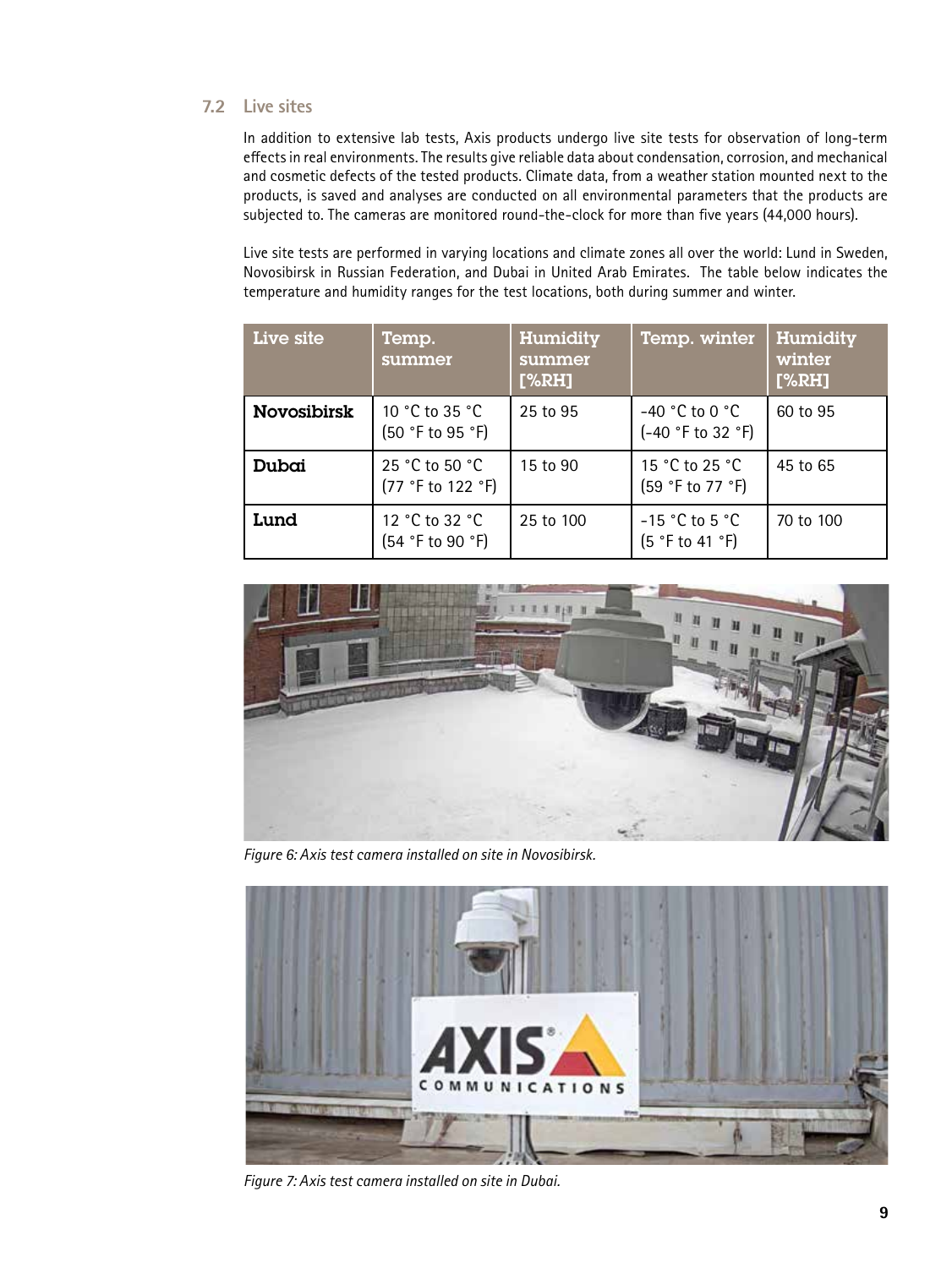## <span id="page-9-0"></span>8. Reliability of the firmware

For a product to be reliable, the firmware must be dependable at all times. A camera used for surveillance is expected to have high uptime and availability. When the user needs video, there should be no delay or interruption. After installation, the user should be able to 'forget' their camera since it is working, and it will keep on working.

When it comes to testing firmware reliability, there is not the same level of acknowledged international standards as there is for hardware. Since there is not any explicit standard for reliability, Axis invests a lot of research in developing reliability testing, both internally, at Axis research and development department, but also together with universities and in co-operation with Swedish companies in other industries. Axis does not only follow best practices, but advances them or invents them when needed.

At Axis, two types of reliability tests are performed – load testing and stress testing. Load testing verifies that the camera can operate with the expected performance, even when being used to its limit. The camera is put under heavy load, including multiple video streams, starting and stopping streams, handling events, running analytics, and so on, for an extended period of time. Stress testing verifies that the camera can handle unexpected and extreme loads, for example due to network problems, a glitch in the system or even a network attack. The camera should be able to handle such problems and continue to operate.

A large team of test engineers with hundreds of computers and servers with different types of operating systems and a network infrastructure of over 1,000 Ethernet ports are testing all combinations of setups on all Axis products for at least 10 weeks before release. Besides ensuring that all new Axis cameras and encoders are fully compatible with Axis video management systems, it also covers compatibility testing with a number of market-leading video management systems from Axis Application Development Partner (ADP) program. Before a new firmware is released, tests are performed to ensure that it is working with internal and external applications. The firmware is tested for function, performance, stability and system compatibility in several thousand test cases.

## 9. Quality tests during production

A product must be completely and fully operational with all its intended capabilities at launch, and always with complete documentation for partners and end customers. To maintain quality assurance, all Axis products are tested thoroughly during production, and materials are carefully selected.

#### **9.1 Production**

A manufacturer working for Axis must apply quality control at all stages of the production process. The quality assurance covers components, tools, management, the selection and training of staff, and also the finished products, the packaging of the products, and so on. The finished product must conform to the product design specifications in all aspects.



*Figure 8: A trained operator performing some of the tests.*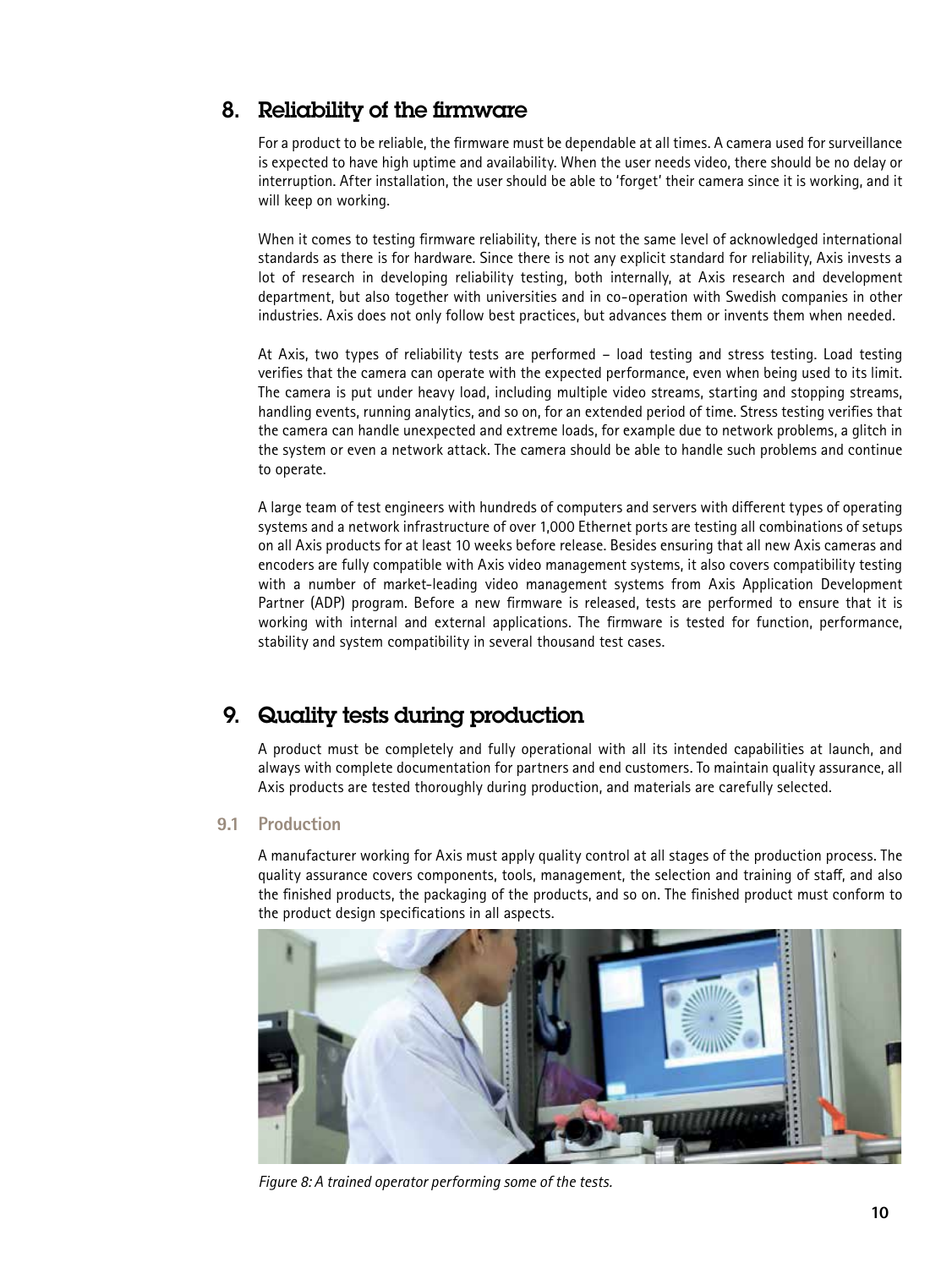At all Axis manufacturing sites, quality control starts as components arrive. Individual components are checked and measured. Most components, including all critical components, such as image sensors, lenses, product specific chipsets and all mechanics, are sourced by Axis to maintain quality assurance throughout the supply chain. Generic components are sourced by Axis contracted manufacturers. Once the components have been checked, electronics are surface mounted using state-of-the-art manufacturing methods. To ensure that no error goes undetected, automated and manual testing, including optical, visual and x-ray inspection, are used. PCB assemblies are tested electrically before being approved for the next step, which is box build in a classified clean room. A proprietary system of active alignment is used to perfectly align the sensor and lens. Once the box build is completed, a battery of functional tests is performed. Every single camera is tested. Some testing is automated, but every camera is also approved by a trained operator.

In the following step, every single camera passes through one of Axis Configuration and Logistics Centers (CLC), located in various places around the world. As the products arrive, quality control procedures start. When a customer puts an order, the cameras are picked, configured and once again subjected to a number of tests, similar to the ones they were subjected to during manufacturing, before they are packed. A dedicated tester is responsible for each camera.

#### **9.2 Materials**

The material used for Axis camera windows and domes is polycarbonate (PC). It is chosen over the more commonly used polymethyl methacrylate (PMMA), which is used in, for example, fish tanks and rear lamps of vehicles. PMMA is more fragile, whereas PC has excellent impact resistance and very good optical properties. The PC grades used in Axis products are of the highest quality from the top industry material suppliers. It is used in places where impacts and collisions are common, such as police shields, ice hockey rinks and jet fighter canopies. In an Axis product, a window made of plastic will normally only get marks when being hit, but it will not crack or shatter, thanks to its PC material.

PC is more difficult to manufacture which makes the price approximately 2–3 times higher than for PMMA. The PC material used in Axis camera windows and domes are all UV-stabilized to increase the service life. For non-transparent covers, PC alloys and other materials are used to enhance the ultraviolet (UV) resistance even further.

Axis products are made from materials with very low and compatible thermal expansion coefficients to minimize focus variations due to temperature variations. Minimizing the effect of temperature on the size of lenses, lens holders and sensor holders, thus avoiding movement of the lens, means that the high image quality is always maintained.